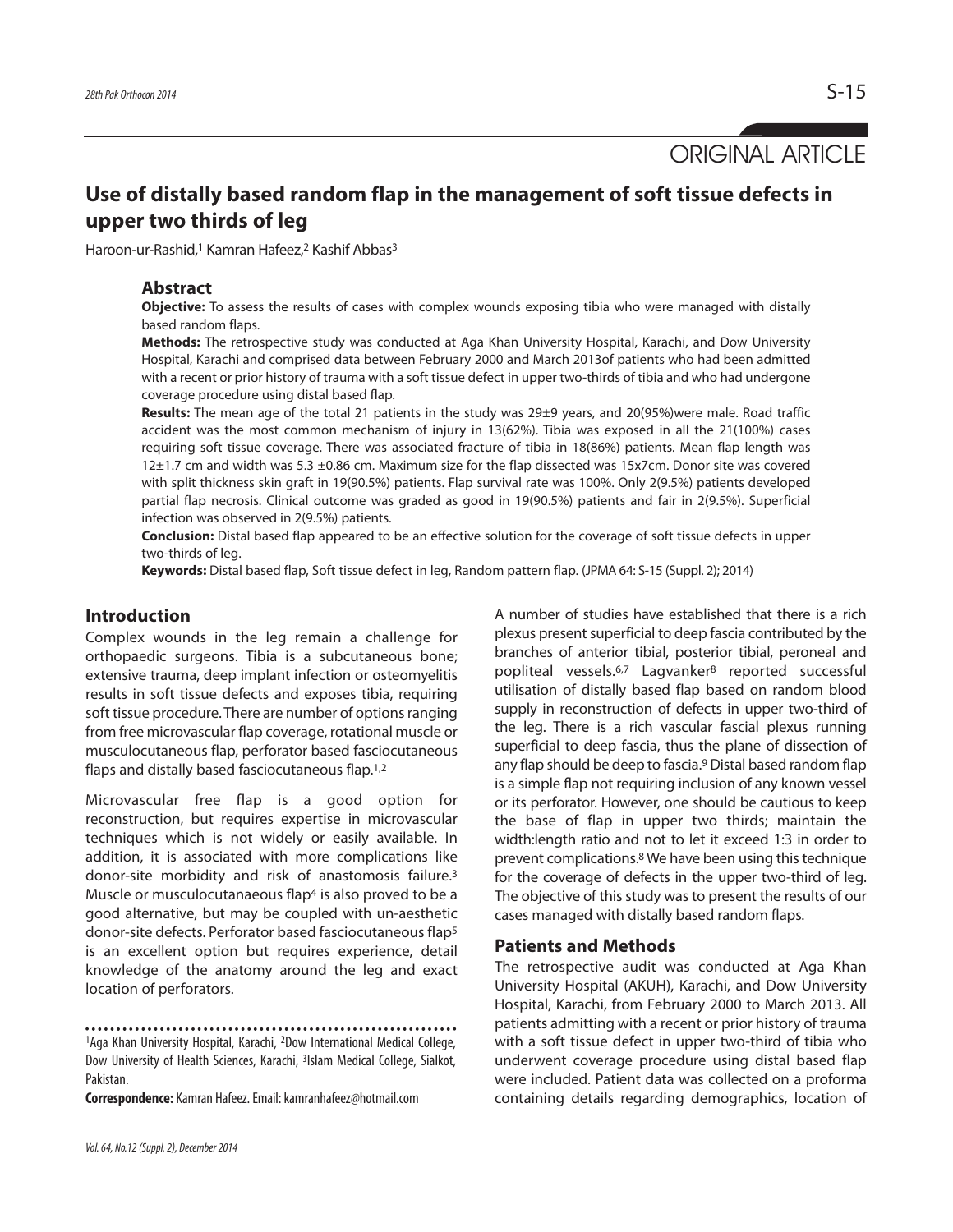the defect, size of the defect, tibia fracture, mode of fixation, underlying exposed implants/osteomyelitis, surgical procedure performed, rate of flap survival and complications. Clinical outcome was recorded as being good, fair or poor depending upon the flap survival.<sup>10</sup> Good was considered as having no flap necrosis; fair as partial flap necrosis not requiring any further coverage procedure; and poor as complete flap necrosis requiring another coverage procedure.

For the surgery, the recipient bed was prepared removing all the necrotic tissue and necrotic bone in case of osteomyelitis. In open tibia fractures, tibia was stabilised with external fixator in most of the cases. Skin on either side of the tibia can be utilised to raise the flap. Incision was given, deep fascia was dissected all around the margins and flap was raised carefully maintaining the width-to-length ratio according to preoperative planning. Flap was rotated over the defect and stitched. The donor site could be closed primarily in case of small defect, but it required split thickness skin graft in most cases. The patient leg was elevated in the post-operative period. Ambulation was allowed after 3rd post-operative day with non-weight bearing in patients with tibia fractures. The patients were discharged after 1st dressing change at day 5, taught about care of external fixator and followed up in the outpatient department (OPD).

# **Results**

There were 21 patients in the study with overall mean age

of 29  $\pm$  9 years. Of the total, 20(95%) were male. Road traffic accident was the most common mechanism of injury in 13(62%), followed by osteomyelitis and implant infection in 3(14%)each, and gunshot injury in2(9.5%). Tibia was exposed in all the 21(100%) cases requiring soft tissue coverage. There was associated fracture of tibia in 15(71.4%) patients managed with external fixator; 3(14%) patients having tibia fractures managed at some other hospital with dynamic compression plate presented with skin necrosis and exposed implant; 3(14%) patients having osteomyelitis had prior history of trauma with exposed tibia and were managed with dressings and healing with secondary intention. Mean flap length was 12  $\pm$ 1.7 cm and width was 5.3  $\pm$ 0.86 cm. Maximum size for the flap dissected was 15x7cm. Donor site was covered with split thickness skin graft taken from the ipsilateral thigh in 19(90.5%) patients, while primary closure was possible in 2(9.5%) patients.Flap survival rate was 100%. Only 2(9.5%) patients developed partial flap necrosis. Clinical outcome was graded as good in 19(90.5%) patients and fair in 2(9.5%). Superficial infection was observed in 2(9.5%) patients who were managed with dressings and antibiotics. Three (14%) patients with osteomyelitis were treated with intravenous followed by oral antibiotics for a total of 6 weeks. Mean follow-up was 14 ±5.2 months ranging from 6 months to 2.5 years.

**Case No. 1:** A 24-year-old male sustained tibia fracture after road traffic injury. Initially managed at some other hospital. Internal fixation was done with plate and



**Figure-1:** Twenty-four-year-old male. (A) Exposed tibia implant. (B) Distal based medial flap raised. (C) Flap rotated. (D and E) Two-week follow-up.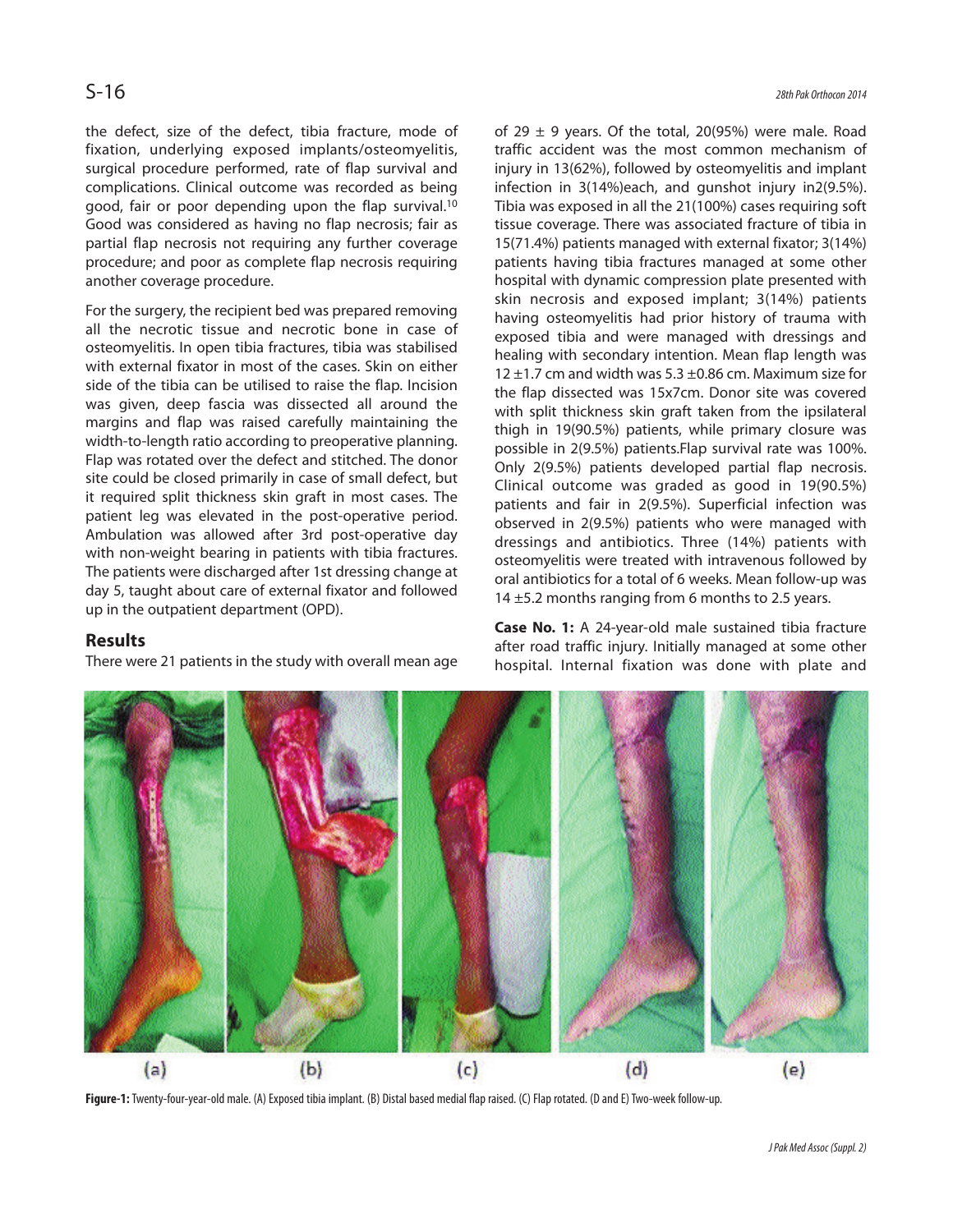

Figure-2: Thirty-four-year-old male. (A) Exposed tibia in the defect after debridement. (B) Distal based medial flap rotated to cover the defect. (C) Donor site was covered with skin graft. (D and E) Six-month follow-up.

resulted in necrosis of skin and exposure of implant. Distal based medial flap was raised to cover the implant while the donor site was covered with split thickness skin graft (Figure-1).

**Case No. 2:** 34-year-old male presented with osteomyelitis in upper tibia after a prior history of trauma and skin loss. Managed initially with dressings and healing with secondary intention. Debridement and excision of necrotic bone was done which led to skin necrosis with exposed bone. Distal based medial flap was raised to cover the defect and donor site was covered with split thickness skin graft (Figure-2).

## **Discussion**

Distal based random flap proved to be a successful option for coverage of defects in upper two-third of tibia in our series. The most common mechanism of injury was road traffic accident. Partial flap necrosis was observed in 2 patients, but we were able to manage those patients with serial dressings and none of them required any further coverage procedure. Clinical outcome was graded good in 19 patients and fair in 2 patients.

Loss of soft tissue over tibia remained a challenge to orthopaedic surgeons and resulted in number of complications and poor outcome.<sup>11</sup> There are number of options for coverage of these defects ranging from free tissue transfer to local rotational flaps. Free tissue transfer is technically demanding option and its facility is not readily or easily available. However, it is still a good option in large defects which cannot be managed with local or regional flaps. In contrast, the non-microvascular flaps are

described for coverage in upper two-thirds of tibia, including proximal or distal based random flaps and fasciocutaneous perforator based flaps.<sup>13</sup> Perforator based flaps require precise knowledge of the anatomy of local perforators and sometime requires identification with hand-held Doppler ultrasound. Availability of multidetector computed tomography (CT) angiography made it easy to identify different perforators and helps in preoperative planning for such flaps.<sup>14</sup> On the other hand, proximal or distal based flaps do not require identification of these perforators. Surgeons must be cautious to maintain the maximum width-length ratio to 1:3 and keep the dissecting plane below deep fasica. Although proximal based flap is a better choice in most

technically less demanding and can be easily mastered by the surgeons.<sup>12</sup> There are a number of local flaps

patients, but distal based flap is a good alternative in patients with wounds in the proximal leg due to trauma. Secondly, as tibia is wider in the proximal third, thus smaller distal based flap is required to cover the defect in the upper third compared to proximal based flap. In addition, oblique flap margin due to wider proximal tibia will not lead to formation of prominent dog ear in order to cover the defect.<sup>8</sup>

Lagvankar8presented the results of distal based random flap in reconstruction of upper two-thirds of tibia after road traffic accident and reported success in all 10 patients. Two patients had continuous discharge postoperatively which settled after sequestrectomy. In our series, we utilized this flap in 21 patients and all our flaps survived except for partial necrosis in two patients.